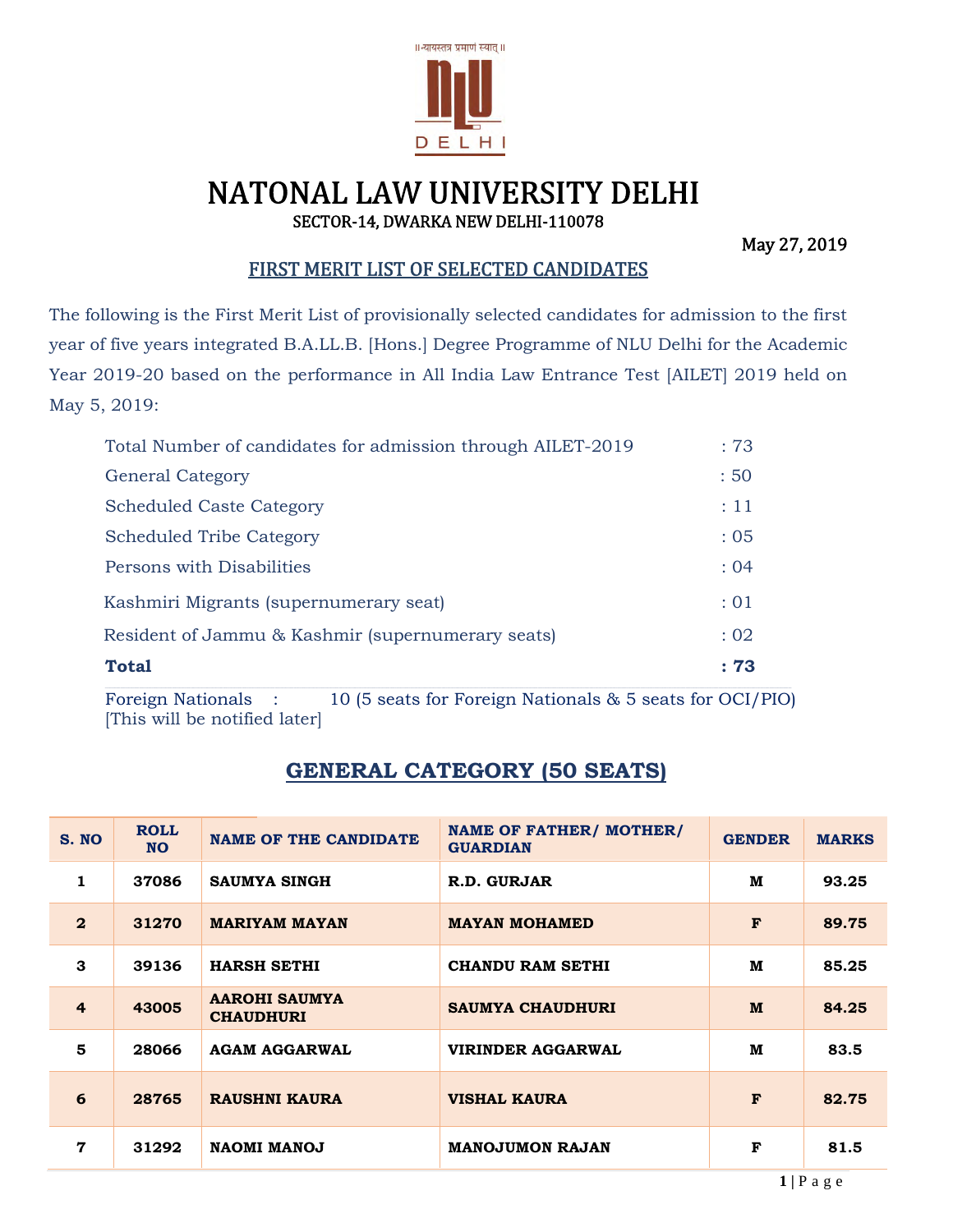| S. NO | <b>ROLL</b><br><b>NO</b> | <b>NAME OF THE CANDIDATE</b>  | <b>NAME OF FATHER/ MOTHER/</b><br><b>GUARDIAN</b> | <b>GENDER</b> | <b>MARKS</b> |
|-------|--------------------------|-------------------------------|---------------------------------------------------|---------------|--------------|
| 8     | 21588                    | <b>SHREYA VARSHNEY</b>        | <b>MADHAN VARSHNEY</b>                            | F             | 80.5         |
| 9     | 36003                    | AAGAM JAIN                    | AKSHAYA KUMAR JAIN                                | м             | 80.25        |
| 10    | 36539                    | <b>KAUSTUBH GARG</b>          | <b>UMESH KUMAR GARG</b>                           | M             | 80           |
| 11    | 43203                    | <b>HRITHIK RAJIV MERCHANT</b> | <b>RAJIV MERCHANT</b>                             | M             | 80           |
| 12    | 48421                    | <b>VHYOME TIWARI</b>          | <b>MANISH TIWARI</b>                              | M             | 79.5         |
| 13    | 20657                    | <b>ROHAN ARORA</b>            | <b>ANIL ARORA</b>                                 | м             | 78.25        |
| 14    | 40521                    | <b>SARTHAK WADHWA</b>         | <b>SANJAY KUMAR WADHWA</b>                        | M             | 78.25        |
| 15    | 26429                    | <b>HARSH TOMAR</b>            | <b>VINOD SINGH TOMAR</b>                          | M             | 78           |
| 16    | 28314                    | <b>EASHAAN AGRAWAL</b>        | <b>MUKESH AGRAWAL</b>                             | M             | 77.75        |
| 17    | 40285                    | <b>KHUSHI JAFFAR</b>          | <b>SAIF JAFFAR</b>                                | F             | 77.75        |
| 18    | 26986                    | <b>SARTHAK DUBEY</b>          | <b>SUDHIR KUMAR DUBEY</b>                         | M             | 77           |
| 19    | 36535                    | <b>KASHISH AGARWAL</b>        | <b>SUNIL AGARWAL</b>                              | F             | 77           |
| 20    | 43028                    | <b>ADITI NAZRE</b>            | <b>SACHIN NAZRE</b>                               | F             | 76.5         |
| 21    | 16529                    | <b>AYAN GUPTA</b>             | <b>SANJAY KUMAR GUPTA</b>                         | M             | 76.25        |
| 22    | 37147                    | <b>SHREYA PARASHAR</b>        | <b>JAGDISH PRASAD PARASHAR</b>                    | F             | 76.25        |
| 23    | 42338                    | SHASHVAT CHANDRA              | <b>NAVEEN CHANDRA</b>                             | M             | 76           |
| 24    | 20006                    | <b>PRANIKA GOEL</b>           | <b>SANJAY KUMAR GOEL</b>                          | $\mathbf F$   | 75.75        |
| 25    | 39018                    | <b>ADITYA SINGH RAGHAV</b>    | <b>HARIOM SINGH RAGHAV</b>                        | м             | 75.75        |
| 26    | 42175                    | <b>RISHABH SINGH</b>          | <b>RAM BIBHU SINGH</b>                            | M             | 75.5         |
| 27    | 15169                    | <b>AAYUSHI ROY</b>            | PANKAJ KUMAR ROY                                  | $\mathbf F$   | 75.25        |
| 28    | 17199                    | <b>DIVYANSHU SHARMA</b>       | <b>RAVI SHARMA</b>                                | M             | 75.25        |
| 29    | 39441                    | <b>VEDIKA SINGH</b>           | <b>JOGENDRA SINGH CHOUDHARY</b>                   | F             | 75.25        |
| 30    | 18118                    | KAARTIKAY AGARWAL             | SIDDHARTHA AGARWAL                                | M             | 75           |
| 31    | 18605                    | <b>KUNAL GUPTA</b>            | <b>SUBHASH GUPTA</b>                              | M             | 75           |
| 32    | 40160                    | <b>ATHIRA JOHNY</b>           | <b>JOHNY GEORGE</b>                               | F             | 75           |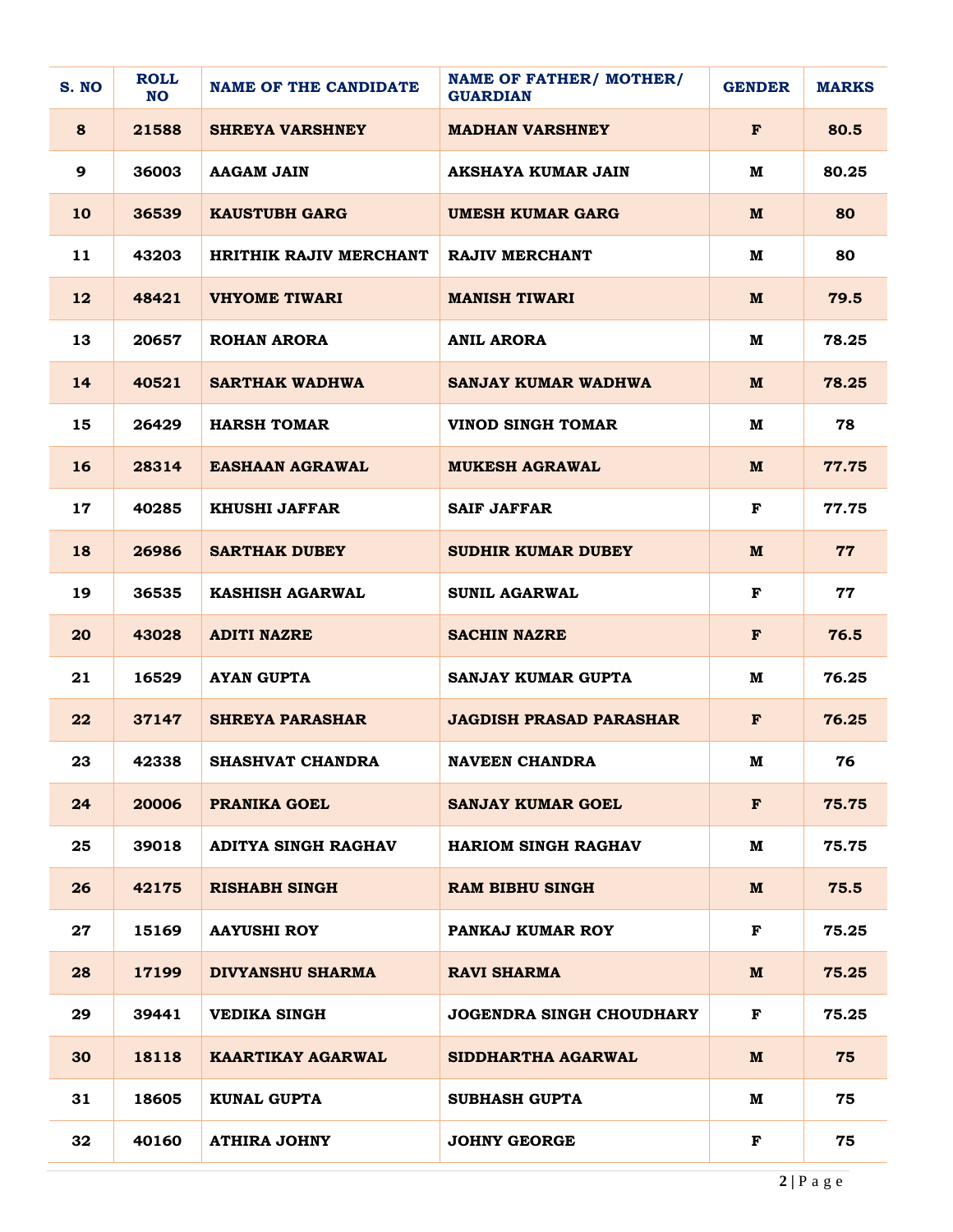| S. NO | <b>ROLL</b><br><b>NO</b> | <b>NAME OF THE CANDIDATE</b>               | <b>NAME OF FATHER/MOTHER/</b><br><b>GUARDIAN</b> | <b>GENDER</b> | <b>MARKS</b> |
|-------|--------------------------|--------------------------------------------|--------------------------------------------------|---------------|--------------|
| 33    | 41599                    | <b>GAURAV SINGH YADAV</b>                  | <b>SAHVIR SINGH</b>                              | M             | 75           |
| 34    | 26961                    | <b>SANIKA GADGIL</b>                       | <b>GIRISH GADGIL</b>                             | F             | 74.75        |
| 35    | 36755                    | NEHA JHUNJHUNUWALA                         | NEERAJ KUMAR<br><b>JHUNJHUNUWALA</b>             | F             | 74.75        |
| 36    | 41677                    | ISHITA KHANNA                              | DR MANISH KHANNA                                 | F             | 74.5         |
| 37    | 15781                    | ANANDITA TAYAL                             | RANJAN TAYAL                                     | F             | 74.25        |
| 38    | 26748                    | <b>PARAS PARE</b>                          | <b>LAXMIKANT PARE</b>                            | M             | 74.25        |
| 39    | 22756                    | VIDIT PARTH                                | <b>PRADIP KUMAR CHOUBEY</b>                      | M             | 74           |
| 40    | 26445                    | <b>HARSHITA MISHRA</b>                     | PRAKASH CHANDRA MISHRA                           | F             | 74           |
| 41    | 35134                    | <b>GURALA SRI VISHNU</b><br><b>VARDHAN</b> | <b>GURALA VENU BABU</b>                          | M             | 74           |
| 42    | 42664                    | <b>UDDESHYA SINGH</b>                      | SWADESH KUMAR SINGH                              | M             | 73.75        |
| 43    | 43118                    | AYUSH VAIBHAV KULKARNI                     | VAIBHAV VALMIKRAO<br><b>KULKARNI</b>             | M             | 73.5         |
| 44    | 26197                    | <b>ANURAG TIWARI</b>                       | <b>SANJAY TIWARI</b>                             | M             | 73           |
| 45    | 40462                    | RISHABH JAIN                               | RITESH JAIN                                      | м             | 73           |
| 46    | 42645                    | <b>TANYA TIWARI</b>                        | <b>ANIL TIWARI</b>                               | F             | 73           |
| 47    | 20430                    | <b>RHEA PRASAD</b>                         | <b>ROHIT PRASAD</b>                              | F             | 72.75        |
| 48    | 25122                    | <b>GHANAVI UMESH</b>                       | <b>A.UMESH</b>                                   | F             | 72.75        |
| 49    | 28320                    | <b>GARIMA</b>                              | <b>RAVINDER</b>                                  | F             | 72.75        |
| 50    | 42686                    | UTKARSH MANI TRIPATHI                      | ANIL KUMAR TRIPATHI                              | M             | 72.75        |

# **SCHEDULED CASTE CATEGORY (11 SEATS)**

| S. NO          | <b>ROLL</b><br><b>NO</b> | <b>NAME OF THE CANDIDATE</b> | <b>NAME OF FATHER/MOTHER/</b><br><b>GUARDIAN</b> | <b>GENDER</b> | <b>MARKS</b> |
|----------------|--------------------------|------------------------------|--------------------------------------------------|---------------|--------------|
|                | 26447                    | <b>HARSHVARDHAN BHOJAK</b>   | <b>SURESH KUMAR BHOJAK</b>                       | м             | 59.75        |
| $\mathbf{2}$   | 43550                    | <b>SMEET SANJAY KAMBLE</b>   | <b>SANJAY KAMBLE</b>                             | M             | 54.5         |
| 3              | 26885                    | RITU BHATIA                  | <b>MAHENDRA KUMAR BHATIA</b>                     | F             | 54.25        |
| $\overline{4}$ | 40290                    | <b>KIRAN DAS</b>             | <b>KAMAL DAS</b>                                 | M             | 54           |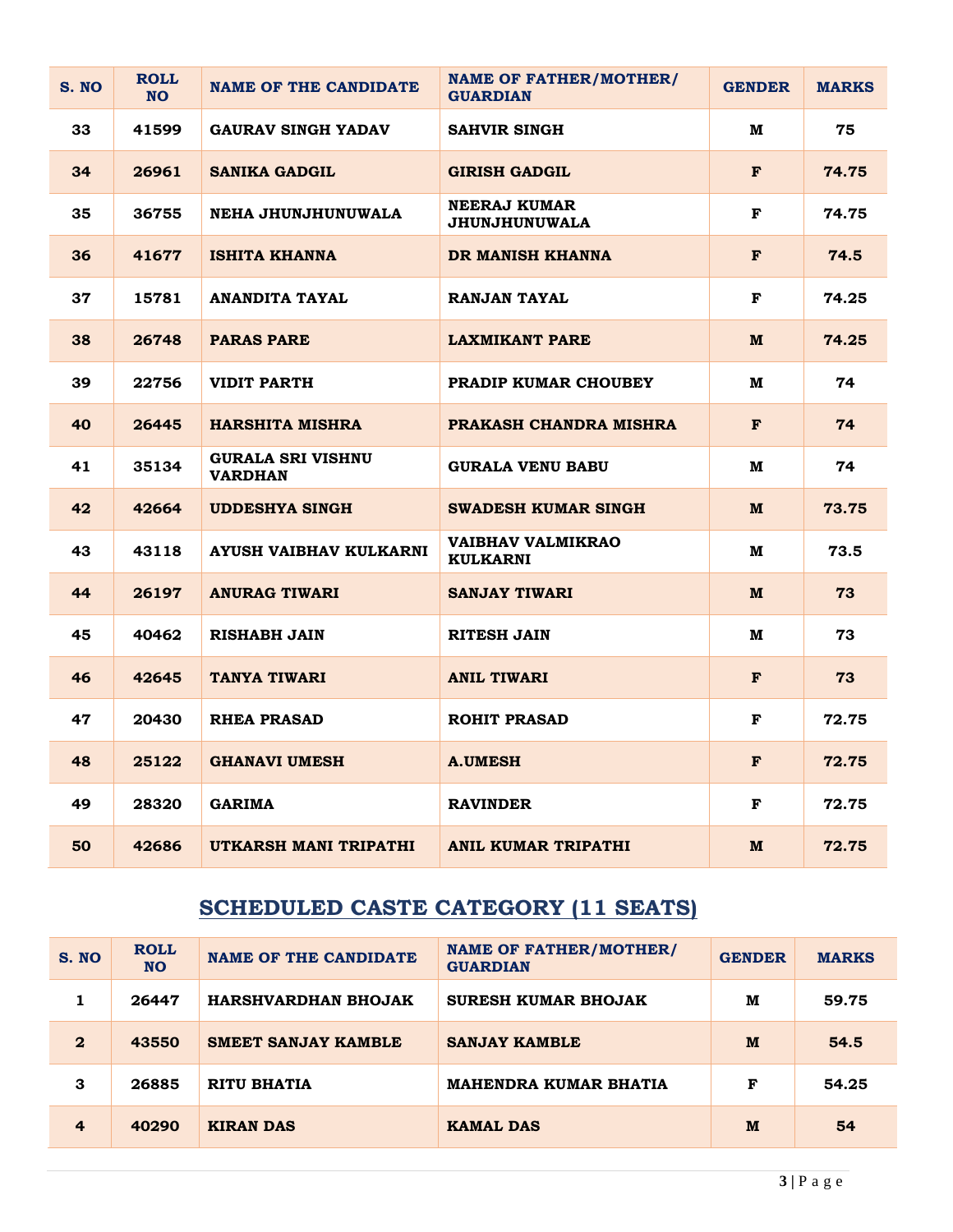| S. NO          | <b>ROLL</b><br><b>NO</b> | <b>NAME OF THE CANDIDATE</b> | <b>NAME OF FATHER/MOTHER/</b><br><b>GUARDIAN</b> | <b>GENDER</b> | <b>MARKS</b> |
|----------------|--------------------------|------------------------------|--------------------------------------------------|---------------|--------------|
| 5              | 42149                    | <b>RAKESH KUMAR</b>          | <b>LATE SATYA NARAYAN</b>                        | M             | 52           |
| 6              | 32129                    | <b>JAHNAVI A</b>             | A UMESH KUMAR RAO                                | F             | 51.25        |
| $\overline{7}$ | 39033                    | ANJALI SINGARIYA             | PRAKASH CHANDRA SINGARIYA                        | F             | 51.25        |
| 8              | 18489                    | KISHOR KUMAR PANCHAL         | <b>AMBARAM PANCHAL</b>                           | M             | 51           |
| 9              | 35096                    | DEDEEPYA SARAGULA            | <b>SARAGULA JYOTHI BASU</b>                      | F             | 51           |
| 10             | 26395                    | <b>DIVYANSHU KAPSE</b>       | <b>ASHOK KUMAR KAPSE</b>                         | M             | 50.25        |
| 11             | 37325                    | VISHAKHA MAHICHA             | <b>GOVIND MAHICHA</b>                            | F             | 49.75        |

# **SCHEDULED TRIBE CATEGORY (5 SEATS)**

| S. NO          | <b>ROLL</b><br><b>NO</b> | <b>NAME OF THE CANDIDATE</b> | <b>NAME OF FATHER/MOTHER/</b><br><b>GUARDIAN</b> | <b>GENDER</b> | <b>MARKS</b> |
|----------------|--------------------------|------------------------------|--------------------------------------------------|---------------|--------------|
| 1.             | 27185                    | <b>TANAY KAUSHAL</b>         | <b>RAJKUMAR KAUSHAL</b>                          | M             | 58.5         |
| $\mathbf{2}$   | 39091                    | DEEPAK KUMAR MEENA           | <b>INDER CHAND MEENA</b>                         | M             | 50.5         |
| 3              | 34078                    | <b>OTTO DEMO</b>             | <b>VAPRUMU DEMO</b>                              | M             | 50.25        |
| $\overline{4}$ | 39039                    | <b>ANKUSH MEENA</b>          | <b>BANWARI LAL MEENA</b>                         | M             | 50.25        |
| 5              | 39401                    | <b>SUDHANSH MEENA</b>        | <b>SOHAN LAL MENNA</b>                           | M             | 50           |

#### **PERSONS WITH DISABILITIES (4 SEATS)**

| S. NO          | <b>ROLL</b><br><b>NO</b> | <b>NAME OF THE CANDIDATE</b> | <b>NAME OF FATHER/MOTHER/</b><br><b>GUARDIAN</b> | <b>GENDER</b> | <b>MARKS</b> |
|----------------|--------------------------|------------------------------|--------------------------------------------------|---------------|--------------|
|                | 19885                    | PRABHAT SINGH                | <b>SURENDRA MOHAN SINGH</b>                      | М             | 64           |
| $\mathbf{2}$   | 26506                    | <b>JERRIN B MATHEW</b>       | <b>BABY MATHEW</b>                               | M             | 63.5         |
| 3              | 26939                    | <b>SALONI JAIMAN</b>         | <b>ANURAG JAIMAN</b>                             | F             | 50.5         |
| $\overline{4}$ | 16510                    | <b>AVINASH TOPNO</b>         | <b>RAJEEV TOPNO</b>                              | M             | 48.5         |